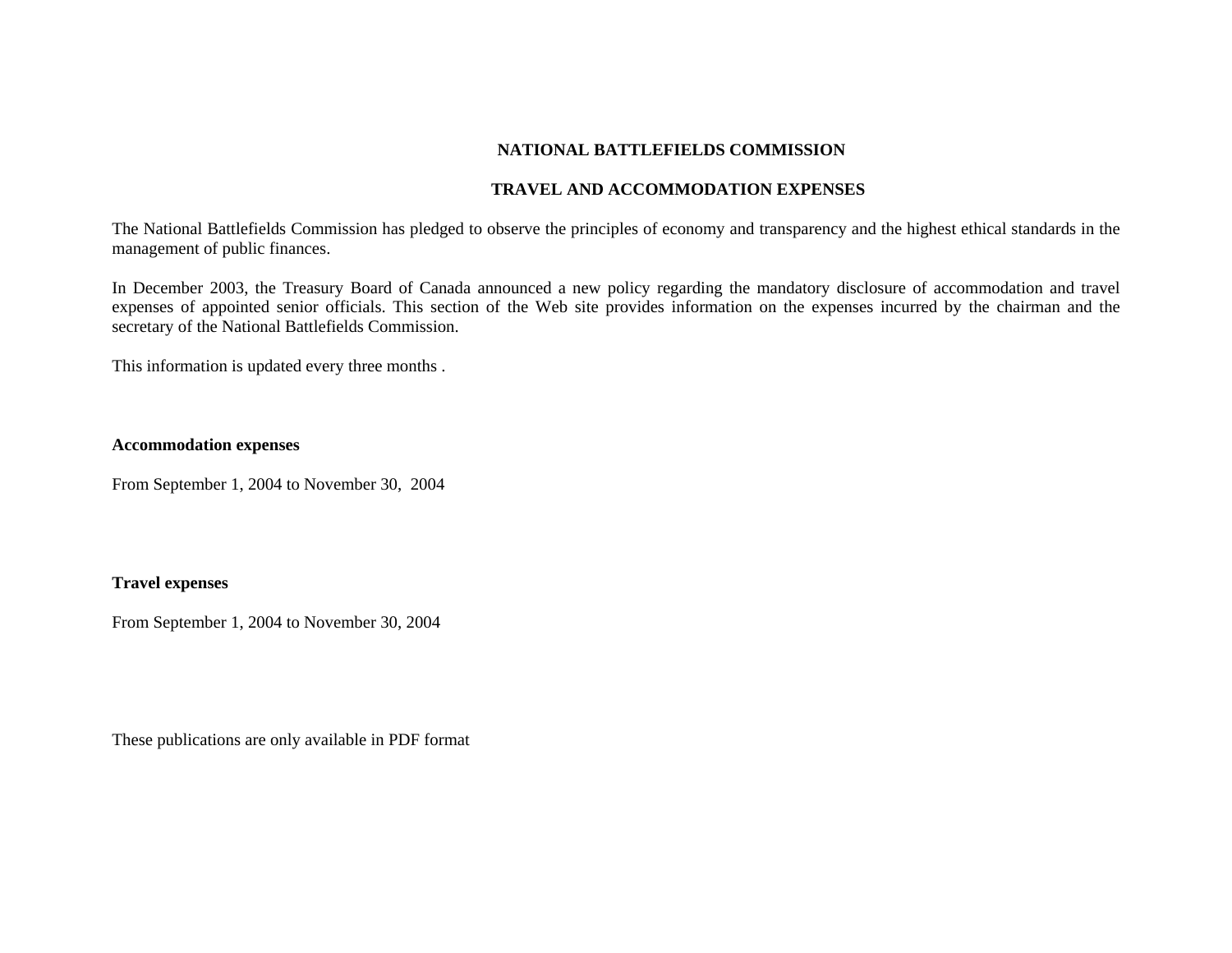#### **National Battlefields Commission Accommodation expenses — September 1 to November 30, 2004**

The chairman and the secretary of the Commission meet with the senior officials of government agencies and departments and of the industry, and with Commission employees, external consultants and representatives of other organizations.

| <b>Date</b>             | <b>Purpose</b>                                                                           | <b>Place</b>                            | Amount   |
|-------------------------|------------------------------------------------------------------------------------------|-----------------------------------------|----------|
| <b>President</b>        |                                                                                          |                                         |          |
| Juneau, André           |                                                                                          |                                         |          |
| Sept. 14 04             | Lunch (2 pers.) Discussion for the $100th$ anniversary of N.B.C.                         | Quebec City (La Crémaillère rest.)      | \$154.56 |
| Sept. 21 04             | Lunch $(2 \text{ pers.})$ Discussion for the $100^{\text{th}}$ anniversary of the N.B.C. | Quebec City (Da Giovanni rest.)         | \$29.77  |
| Oct. 06 04              | Lunch (2 pers.) Discussion for the $100th$ anniversary of the N.B.C.                     | Quebec City (Belle Province rest.)      | \$64.03  |
| Oct. 15 04              | Lunch $(2 \text{ pers.})$ Discussion for the $100^{\text{th}}$ anniversary of the N.B.C. | Quebec City (Bistro le Figaro rest.)    | \$52.77  |
| Oct. 27 04              | Lunch (2 pers.) Discussion for the 100the anniversary of the N.B.C.                      | Quebec City (Café du Musée rest.)       | \$37.58  |
|                         |                                                                                          |                                         | \$338.71 |
| <b>Secretary</b>        |                                                                                          |                                         |          |
| <b>Leullier, Michel</b> |                                                                                          |                                         |          |
| Oct. 18 04              | press conference<br>Lunch (1 pers.)                                                      | Quebec City (St-Hubert rest.)           | 22.90    |
| Nov. 07 04              | Lunch (6 pers.) Collective agreement negotiation                                         | Quebec City (Le Grand Café rest.)       | 122.88   |
| Nov. 08 04              | Lunch (6 pers.) Collective agreement negotiation                                         | Quebec City (Le Grand Café rest.)       | 111.58   |
| Nov. 09 04              | Lunch (5pers.) Collective agreement negotiation                                          | Quebec City (Veille Maison Spag. rest.) | 57.56    |
|                         |                                                                                          |                                         | \$314.92 |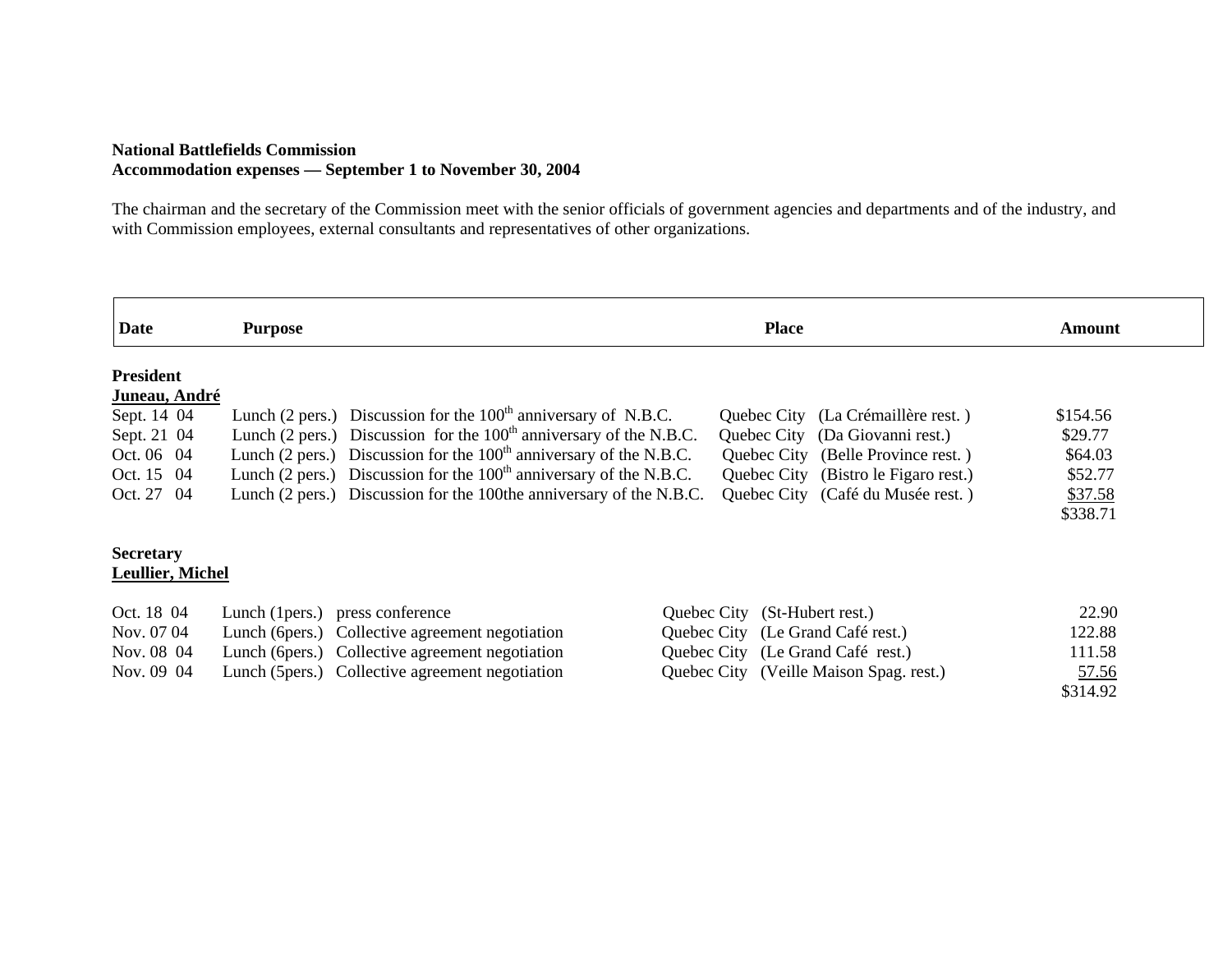#### **National Battlefields Commission Travel expenses—September 1 to November 30, 2004**

The chairman and the secretary of the Commission meet with senior officials of government agencies and departments and of the industry, and with Commission employees, external consultants and representatives of other organizations.

|             |             |                            | <b>Plane</b> | $\mathbf{Car}$ |            |              |         |        |
|-------------|-------------|----------------------------|--------------|----------------|------------|--------------|---------|--------|
| <b>Date</b> | Destination | <b>Purpose and details</b> | ticket       | rental         | $L$ odging | <b>Meals</b> | Others* | \mount |

**\* Includes mileage expenses, accessories, telephone. Parking and other charges**.

# **Chairman Juneau, André**

| 04<br>08 sept  | Cap-Rouge - C.C.B.N.  | Mileage expenses            |        |        |       | 15.20 | \$15.20 |
|----------------|-----------------------|-----------------------------|--------|--------|-------|-------|---------|
| Sept. 09<br>04 | Cap-Rouge - C.C.B.N.  | Mileage expenses            |        |        |       | 15.20 | 15.20   |
| 04<br>Sept. 14 | Cap-Rouge- C.C.B.N.   | Mileage expenses            |        |        |       | 15.20 | 15.20   |
| 04<br>Sept. 17 | Cap-Rouge - C.C.B.N.  | Mileage expenses            |        |        |       | 15.20 | 15.20   |
| 04<br>Sept. 17 | <b>Bell Mobility</b>  | Cell phone charges          |        |        |       | 61.43 | 61.43   |
| Sept. 20 04    | Bell Telephone        | Long-distance charges       |        |        |       | 7.58  | 7.58    |
| Sept. 21 04    | Cap-Rouge - N.B.C.    | Mileage expenses            |        |        |       | 15.20 | 15.20   |
| Sept. 30 04    | Taxi                  | Travel expenses             |        |        |       | 13.00 | 13.00   |
| Sept. 30 04    | Ottawa                | N.B.C. files                | 237.96 | 139.58 | 89.25 | 19.00 | 485.79  |
| Oct. 06 04     | $Cap-Rouge-N.B.C$     | Mileage expenses            |        |        |       | 15.20 | 15.20   |
| Oct. 08 04     | <b>Bell Mobility</b>  | Cell phone charges          |        |        |       | 67.15 | 67.15   |
| Oct. 09 04     | Cap-Rouge - Inverness | Tour of museum in Inverness |        |        |       | 74.10 | 74.10   |
| Oct. 15 04     | Taxi                  | Travel expenses             |        |        |       | 12.00 | 12.00   |
| Oct. 15 04     | Taxi                  | Travel expenses             |        |        |       | 12.00 | 12.00   |
| Oct. 21 04     | $Cap-Rouge-N.B.C.$    | Mileage expenses            |        |        |       | 15.20 | 15.20   |
| Oct. 21 04     | <b>Bell Mobility</b>  | Cell phone charges          |        |        |       | 70.34 | 70.34   |